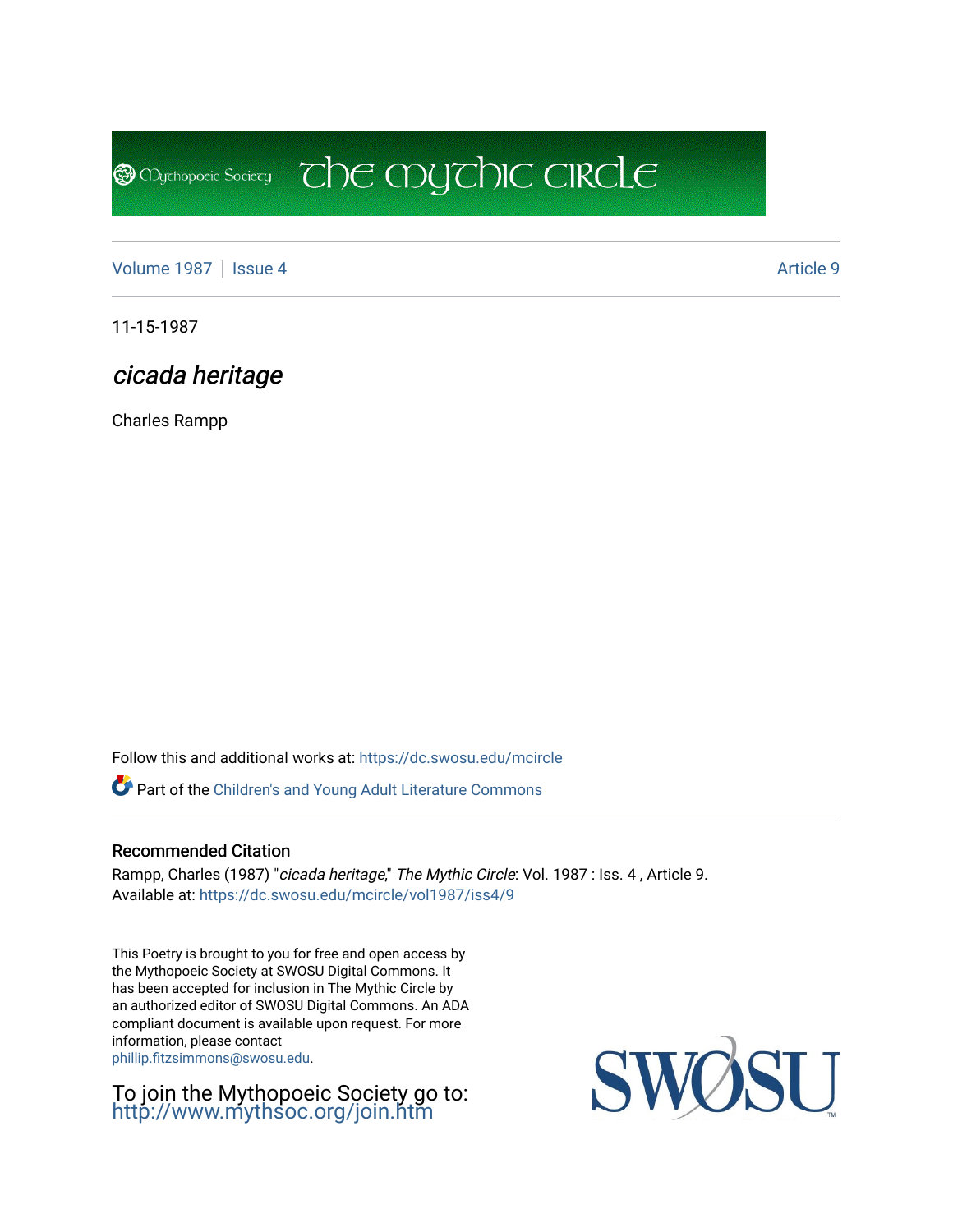## Mythcon 52: The Mythic, the Fantastic, and the Alien

Albuquerque, New Mexico; July 29 - August 1, 2022 <http://www.mythsoc.org/mythcon/mythcon-52.htm>